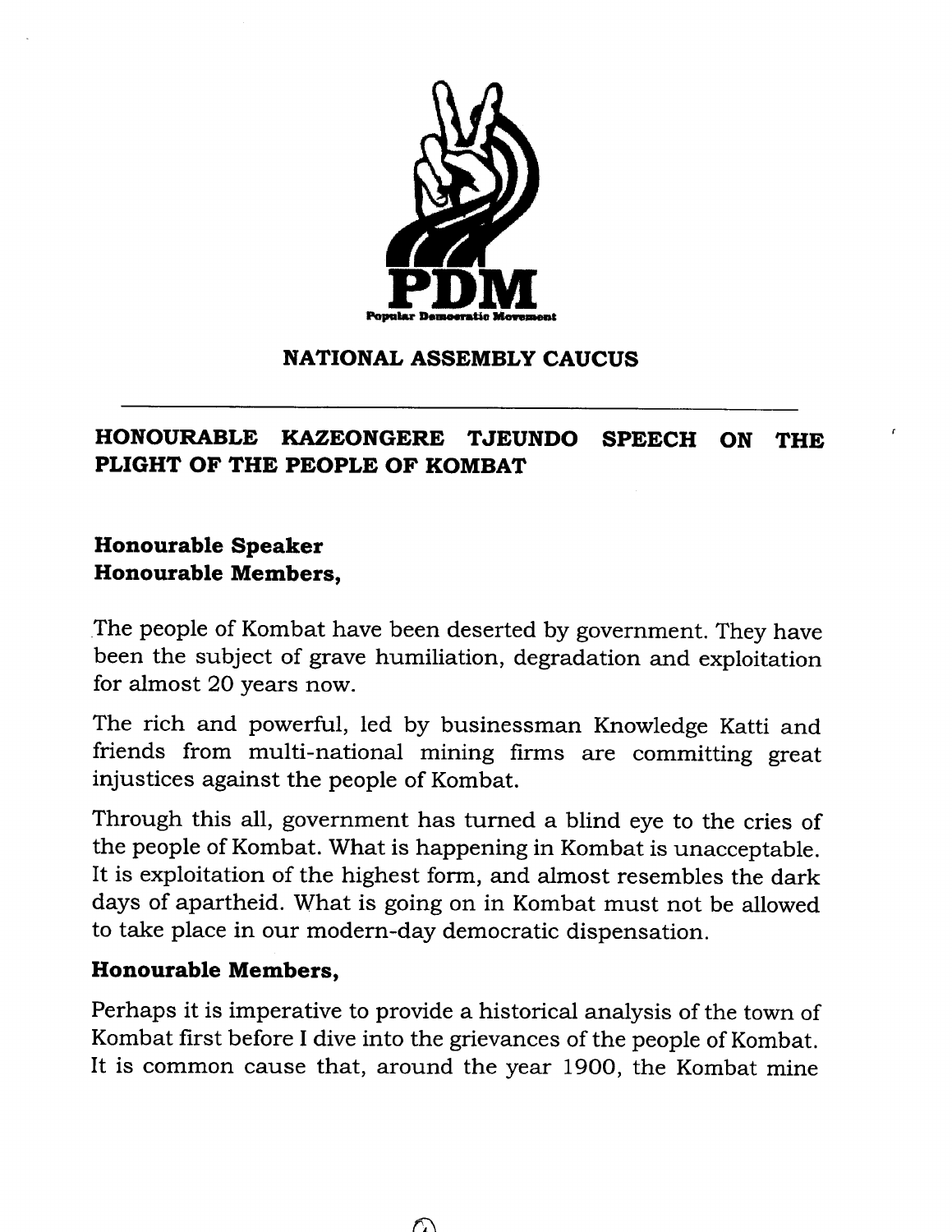was opened to extract copper and other minerals after they were discovered at the town in the year 1850. The mine was opened and operated by the Otavi Minen - und Eisenbahn Geselschaft, or better known as OMEG, a German-British consortium.

The mine was closed down between 1915-1946 because of the First World War and the Second World War which took place between that period. The mine was then reopened in 1947 when Tsumeb Corporation Limited (TCL), owned by Newmont Mining of the United States, acquired mining rights and started drilling at the town in 1953.

Tsumeb Corporation Limited was liquidated in 1998 after which Ongopolo Mining and Processing Limited acquired all TCL assets in 1999 and reopened the mines.

In the year 2006, the Government of the Republic of Namibia through Government Gazette number 3679, Notice number 119 published on 15 August **2006** declared Kombat a Township in terms of section 31(1) of the Regional Councils act, 1992 (Act No. 22 of 1992).

In that same year, a company by the name of Weatherly International plc acquired the Kombat mine from Ongopolo and subsequently operated the mine until January 2008 due to the flooding of the mine and the constant power outages due to the drop in copper prices.

In 2009, a South African company called Grove Mining bought Kombat mine from Weatherly International pIc. In 2012, Grove mining was in the process of selling Kombat mine to Canadian owned Pan Terra Industries, a Namibian company African Renaissance Mining Company that was chaired by Mr. Mihe Gaomab (The First), who acted as Grove Mining's Agent.

This is when Mr. Knowledge Katti, the self-proclaimed owner of Kombat, was brought in as a middleman for Pan Perra Industries by Mr. Gaomab.

Mr. Katti claims that he bought the town of Kombat in 2015, and has since been collecting rent, electricity and other basic service payments. Mr. Katti even went on to threaten residents of the town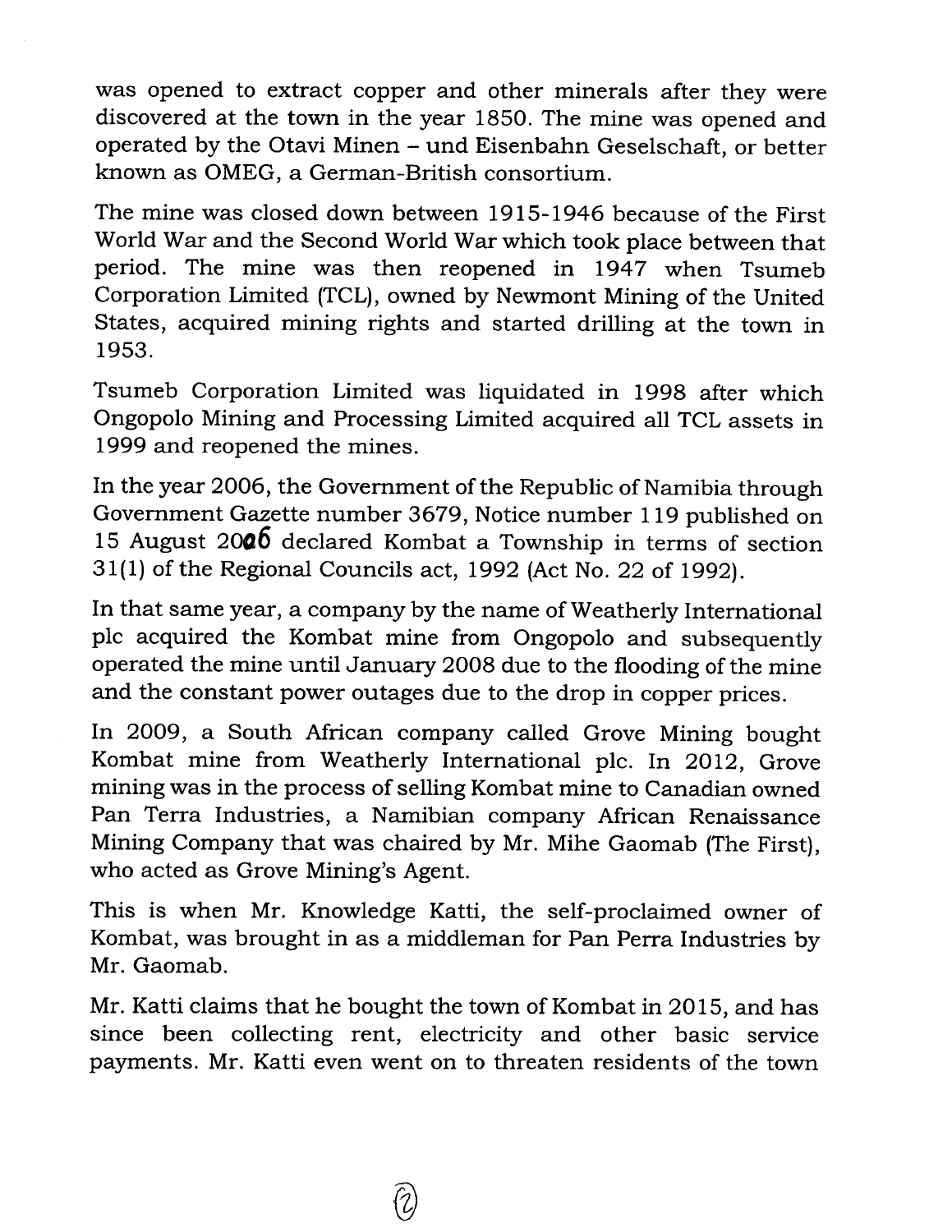who could not pay rent with eviction in a meeting with the town's residents in June 2018.

Mr. Katti through his oppressive nature also evicted dozens of residents from. their homes in Kombat to accommodate the Welwitchia University and campus and its students. Many houses and living rooms were converted into bedrooms in order to accommodate as many students as possible. This has created very unhygienic conditions as students are forced to cook in their bedrooms and twelve students have to share one toilet and one shower.

In October 2018, Mr. Katti attempted to force the residents of Kombat into signing new lease agreements, which included massive rent increased of +-200% through his company, Kombat Village Properties. The residents strongly refused this greedy rent increases and elected a committee to institute the fight against the oppression of Mr.Katti. The residents also decided to stop paying rent after it surfaced that the electricity payments they had been making to Mr. Katti were never paid over to Nampower.

Under the management of Tsumeb Coorperation Limited (TCL), residents did not pay for housing and water supply. Even when Ongopolo Mining and Processing took over, residents entered into various agreements for purchases of houses, and those who wanted to buy their houses signed deeds of sale and started paying them through pay slip deductions or cash at the mine offices. Some residents signed lease agreements and started to pay rent, but water supply remained free of charge.

Mr. Katti continues to harass the residents of Kombat with summons for eviction, and went as far as taking some residents to Otavi Magistrates Court where he obtained a summary judgement in November 2019.

**Honourable Speaker Honourable Members,**